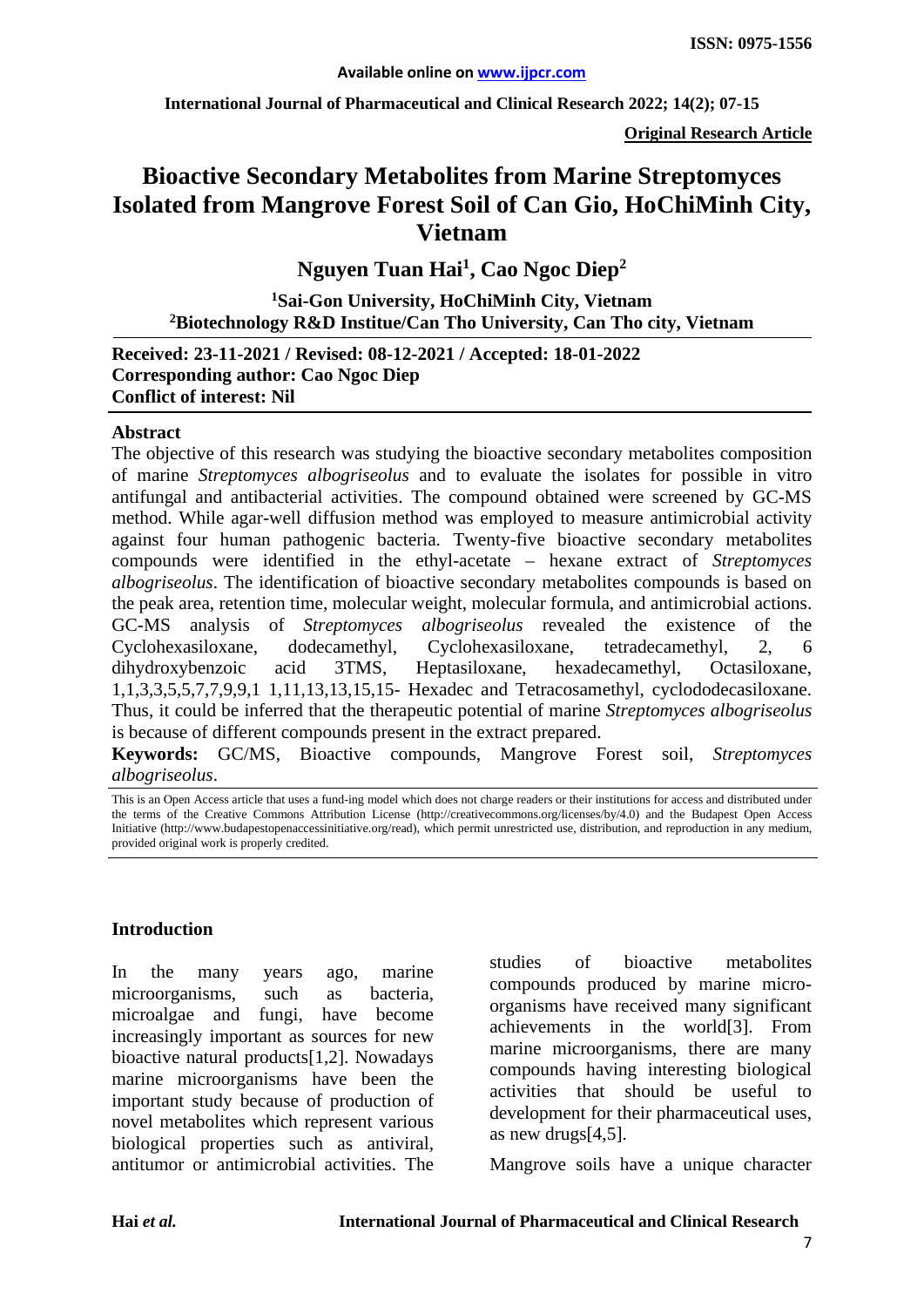for the growth of various kinds of microorganisms that play an important role in degrading the soil. Mangrove soils provide a unique ecological niche for the growth of diversified microorganisms which find use in recycling environmental nutrients and production of exclusive secondary metabolites of pharmaceutical importance. The total microbial community of tropical mangrove forest comprise 91% of bacteria and fungi, 7% of algae and 2% of protozoa[6]. Actinomycetes are group of aerobic, branched, unicellular Gram-positive bacteria with high percentage of G+C (70%) in their genetic material. Actinomycetes particularly Streptomyces are well known as major sources of secondary metabolites particularly antibiotics[7].

In the past few years, Gas chromatography Mass spectrometry (GC-MS) is used as one of the technological platforms for fingerprint analysis of secondary metabolites in both plant and on-plant species[8]. In the course of our screening program, the EtOAc extract of a *Streptomyces* sp. from mangrove forest soil of Can Gio, HoChiMinh city, Vietnam exhibited an inhibition activity against *Staphylococcus aureus*, *Escherichia coli, Bacillus cereus* and *Vibrio haemoparalyticus*. In this paper, we reported the isolation and structural elucidation of secondary metabolites from the culture's broth of *Streptomyces albogriseolus* ANTHOIDONG 7.1 in two kinds of organic solvent. The present study was aimed to identify the chemical constituents in ethyl acetate extract of marine actinomycetes were analyzed by the GC-MS technique. Your goal is to simulate the usual appearance of papers in the. We are requesting that you follow these guidelines as closely as possible.

## **Materials and Methods**

**2.1. Actinomycete material** 

Plant soil samples were collected carefully from many species of mangroves viz. *Bruguiera sexagula, Ceriops decandra, Sonnertia, Avicennia, Rhirophora*…., from the 3 years-old plants in plantation site, Tam Thon Hiep – village, (soil  $pH = 4.22$ , salinity 10‰; Thanh An site, (soil pH= 6.18, salinity 7‰; An Thoi Đông village (soil pH= 4.16, salinity 8‰). (Lat.  $10^{\circ}$  68' 04" N; Long. 107° 02' 64" E).

 The samples were collected on in December 2019. For isolation of bacterial rhizosphere, samples were collected during the low tide. Soil samples were collected by using a sterile spatula and stored in sterile polythene bags, and then were stored in icebox  $(5^{\circ}C)$  and transportation to Can Tho University as soon as possible; soil samples were stored in refrigerator (- 10°C) in Microbiology Lab. until isolation. The soil samples were removed adherent particles and were superficially disinfected according to de Araújo et al. [9].

A known weight of soil (1 g) was aseptically weighed and transferred to a stoppered (150 mL) sterile conical flask containing 99 mL of sterile saline (0.9%) diluent. The sediment-diluent mixture was agitated by means of mechanical shaking for about 45 minutes. After the above time, the supernatant was collected and streaked on the Starch Casein Agar medium[10] was used for the isolation of actinobacteria. It was supplemented with Aginalxic (0.5 mg/L) and Nystatin (0.5 mg/L) to inhibit fungi and Gram-negative bacteria. The inoculated plates were incubated at 28ºC for 3–6 weeks. The colonies bearing distinct morphological characteristics were picked up and transferred to freshly prepared media until pure cultures were obtained.

The petriplates were incubated up to 3 weeks at 28°C. The isolated discrete colonies were observed and used for identification. The obtained strain *Streptomyces* sp. was identified by using 16S rRNA gene sequencing method. The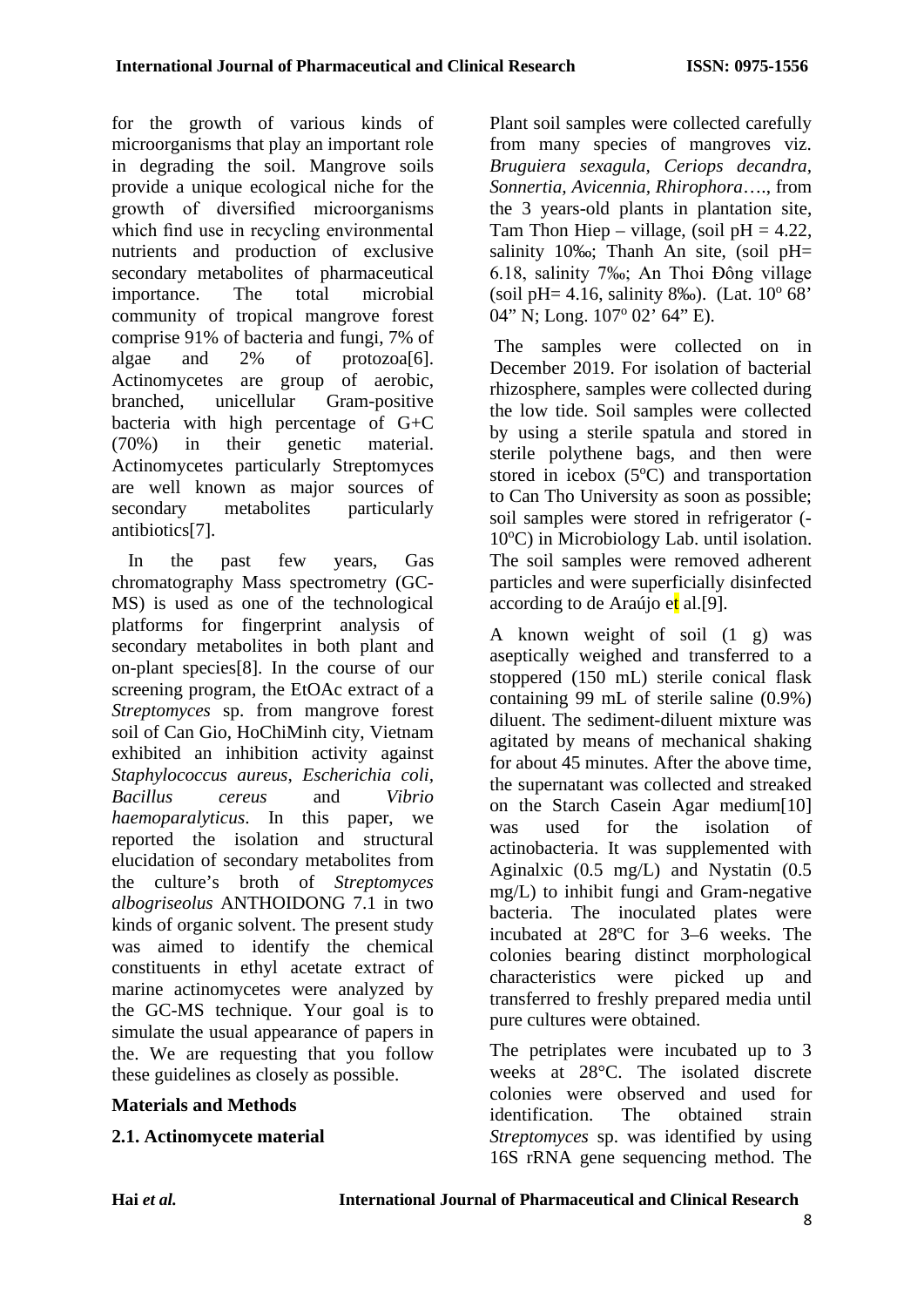universal primers including forward primer, 5'- AGA GTT TGA-TCA TGG CTC A-3', and reverse primer, 5'- AAG GAG GTG ATC CAG CC- 3', were used for amplifying nearly full length of 16S rRNA gene sequence (about 1500 bp). The obtained sequence was analyzed by comparing with bacterial 16S rRNA sequences in GenBank by Blast N, which showed 99% similarity with *Streptomyces* sp. 2011 (GenBank Accession No. JF751041.1).

# **2.2. Fermentation and extraction**

One best *Streptomyces* sp. strain was cultured in  $250$  ml flasks at  $30^{\circ}$ C for  $24$ hours with shaking at 150 rpm. Fermentation was carried out in 100 L fermenter with 50 L Starch Casein medium and 10% bacterial inoculum at 30°C for 52 hours. Neutral pH was maintained automatically by NaOH or HCl 1N. The obtained culture broth (15 L) was extracted with ethyl acetate (25 L  $\times$  3 times). The combined organic solutions were then decanted, filtered and concentrated under reduced pressure at 50°C to yield 1.012 g. And then, the crude extract was tested the antibacterial activity with Bacillus cereus by the agar-well diffusion method and analyze compounds by the GC-MS method

# **2.3. GC/MS analysis**

The sample was analyzed GC-MS using Shimadzu Thermo (GCMS-QP2010 Plus) with Shimadzu column SH-Rxi-5Sil MS; L30m x ID 0.25mm x DF 0.25 $\mu$ m at the Department of Environmental Sciences, College of Environment and Natural Resources, Can Tho University. Using helium as the carrier gas, and the temperature programming set was as follows:

|            |         | Speed<br>$(^{\circ}C/min)$ | Temperature Keep | (min) |
|------------|---------|----------------------------|------------------|-------|
|            | Initial |                            | 50               | 1.0   |
|            | Ramp 1  | 10.0                       | 160              | 3.0   |
|            | Ramp 2  | 20.0                       | 300              | 10.0  |
| Total time |         | 33 minutes                 |                  |       |

One µl sample was injected with split less mode. Mass spectra were recorded over 35-400 amu range with electron impact ionization energy 70 eV, total running time for a sample was 33 min. Quantitative determination was made by relating respective peak areas to TIC areas from GC-MS.

## **Results and Discussion**

GC-MS analysis of compounds from extract of *Streptomyces albogriseolus*  ANTHOIDONG 7.1 strain. Chromatogram GC-MS analysis of acetate ethyl – hexane extract of *Streptomyces albogriseolus*  ANTHOIDONG 7.1 strain, presence of 25 major peaks (Figure 1).



**Figure 1: GC-MS chromatogram of extract of** *Streptomyces albogriseolus*  **ANTHOIDONG 7.1 strain in organic solvent ethyl acetate-Hexane**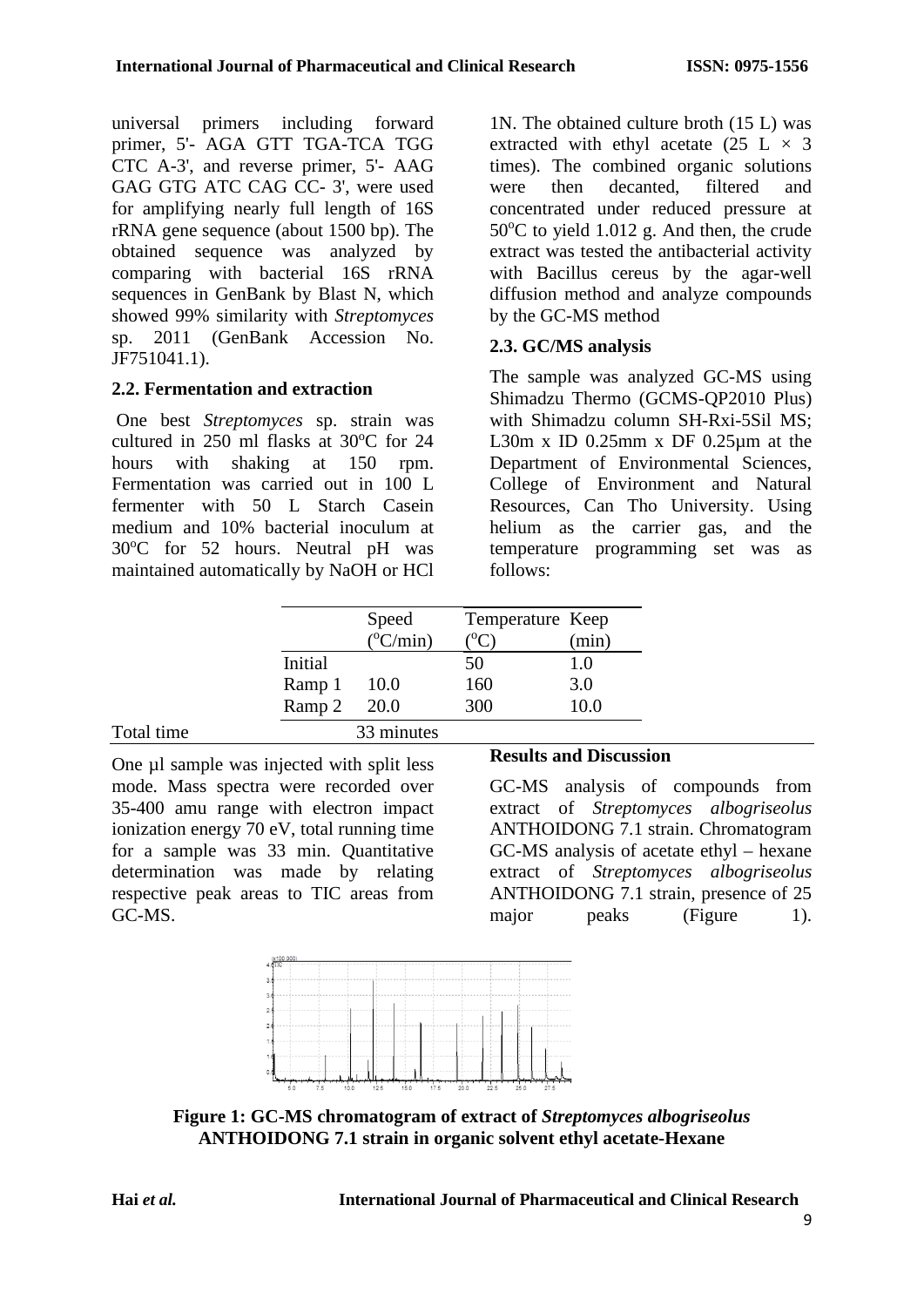However, number of peaks is either repeat or not antimicrobial only therefore some peaks really only six peaks (Figure 2 and Table 1).



**Figure 2: GC-MS chromatogram of extract of** *Streptomyces albogriseolus*  **ANTHOIDONG 7.1 strain in organic solvent ethyl acetate-Hexane** 

| Table 1: Major bioactive metabolite compounds identified in hexane extract of |  |
|-------------------------------------------------------------------------------|--|
| <i>Streptomyces albogriseolus ANTHOIDONG 7.1 strain</i>                       |  |

| Peak           | <b>RT</b> | <b>Bioactive</b><br>metabolite<br>compound                                  | Molecular<br>Weight<br>(g/mol) | Molecular<br>Formula        | Chemical structure | <b>Bioactive</b>             |
|----------------|-----------|-----------------------------------------------------------------------------|--------------------------------|-----------------------------|--------------------|------------------------------|
| $\mathbf{1}$   | 8.082     | Cyclohexasiloxane,<br>dodecamethyl                                          | 444                            | $C_{12}H_{36}O_6S_{16}$     |                    | Antibacterial,<br>Antifungal |
| $\overline{2}$ | 10.254    | Cyclohexasiloxane,<br>tetradecamethyl                                       | 518                            | $C_{14}H_{42}O_7Si_7$       |                    | Antifungal.                  |
| 3              | 12.230    | 2,<br>6<br>dihydroxybenzoic<br>acid 3TMS                                    | 563                            | $C_{24}H_{34}F_5N_3Si_3$    |                    | antimicrobial                |
| $\overline{4}$ | 14.542    | Heptasiloxane,<br>hexadecamethyl                                            | 532                            | $C_{15}H_{48}O_6Si_7$       |                    | Antibacterial,               |
| 5              | 16.394    | Octasiloxane,<br>1,1,3,3,5,5,7,7,9,9,1<br>1, 11, 13, 13, 15, 15-<br>Hexadec | 430                            | $C_{16}H_{50}O_7Si_8$       |                    | Antimicrobial                |
| 6              | 19.554    | Tetracosamethyl,<br>cyclododecasilo<br>Xane                                 | 888                            | $C_{24}H_{72}O_{12}Si_{12}$ |                    | Antimicrobial                |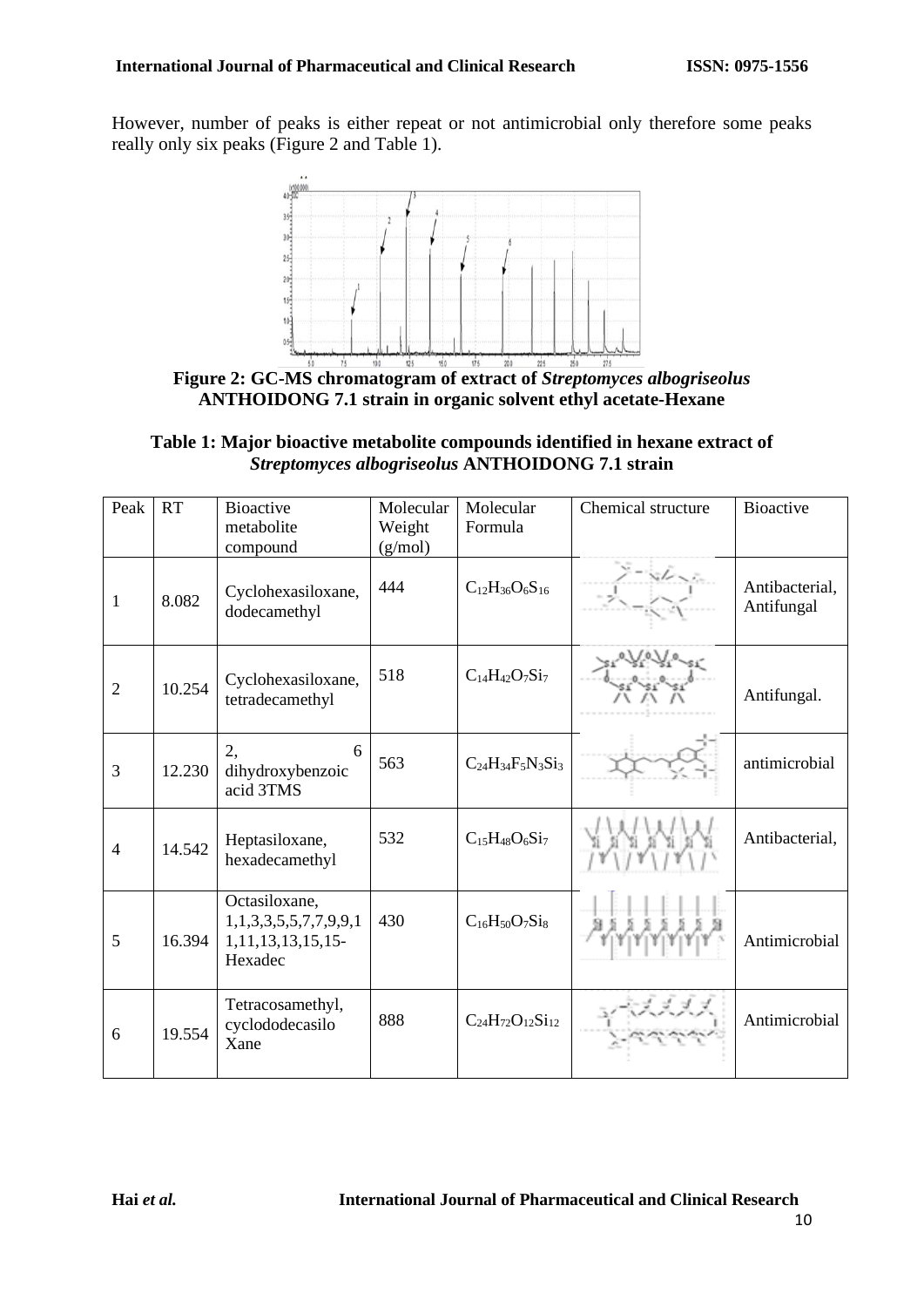Gas chromatography and mass spectroscopy analysis of compounds was carried out in ethyl acetate-hexane extract of *Streptomyces albogriseolus*  ANTHOIDONG 7.1 strain shown in Table 1 and the GC-MS chromatogram of the 6 peaks of the compounds detected was shown in Figure 2.

Six major peaks and the components corresponding to the peaks were determined as follows:

- The First set up peak Cyclohexasiloxane, dodecamethyl
- The second peak was Cyclohexasiloxane, tetradecamethyl The third peak was 2, 6 dihydroxybenzoic acid 3TMS
- The fourth peak was Heptasiloxane, hexadecamethyl
- The fifth peak was Octasiloxane, 1,1,3,3,5,5,7,7,9,9,1 1,11,13,13,15,15- Hexadec
- The sixth peak was Tetracosamethyl, cyclododecasiloxane

Mebude & Adeniyi[11] using GC-MS Analyzed Phyto Components from the Stem Bark of *Cola nitida* Schott & Endl and the result determined the extracts were Cycloheptasiloxane tetradeca-methyl (35.287%), Cyclohexasiloxane dodecamethyl (24.941%), Cyclooctasiloxane hexadecamethyl (17.574%), 1H-cycloprop (e) azulen-7-oldecahydro-1,1,7- trimethyl-4-methylene (7.816%), Cycloconasiloxane octadecamethyl (6.995%), Benzimidazol-5-amine-1-4-ethoxyp (2.265%) and 5 acetyl-2-benzylsulfanyl-6-methylnicotinonitrile (1.467%). Dodecamethyl cyclohexasiloxane: they used Cyclohexasiloxane, dodecamethyl (D6)  $(C_{12}H_{36}O_6Si_6)$  in they used Cyclohexasiloxane, dodecamethyl (D6)  $(C_{12}H_{36}O_6Si_6)$  in personal care products such as hair/skin care products, antiperspirants and deodorants, antibacterial, antifungal.

Obaseki et al.[12] investigates the antiinflammatory properties of *Hydrocotyle bonariensis* Comm. Ex Lam, a medicinal plant used by indigenous traditional healers to manage chronic inflammatory diseases especially rheumatism and arthritis. The extract was finally subjected to GC/MS analysis, phytochemical analysis of the extract revealed the presence of saponine, phenol, flavonoid, tannin, terpenoid and sterol. The compounds that have been reported to exert anti-inflammatory effects were three of the major compounds suggested by the GC/MS analysis to be present in the hexane extract of H. bonariensis leaves, occurrence of Cycloheptasiloxane, tetradecamethyl-(Siloxane) which Mahmoud et al.<sup>[13]</sup> using GC-MC method to analyze the extract of Argemon eochroleuca Sweet which people often used to against some pathogenic fungi. The result determined Cyclohexasiloxane, tetradecamethyl compound in the extract.

Rizwana, et al.[14] using The GC-MS of fruit extracts showed some important oxygenated mono and diterpenes, esters, and phenols. from *Camellia oleifera* seed cake and stems of *Cola nitida*[15,16]. Compounds, such as tetracosamethylcyclododecasiloxane, cyclosiloxane, and hexadecamethyl have shown antibacterial, antifungal, and antioxidant properties[17- 20].

Al bratty et al.[21] investigated the phytochemical profile of aqueous decoction of gerger leaves of the Saudi origin by GC-MS assay. Twenty-seven chemical compounds belonging to seven classes constituted the gerger decoction: organic siloxanes (39.75%), shows the structures of the seven organic siloxanes isolated from gerger leaves. Octasiloxane,1,1,3,

### 3,5,5,7,7,9,9,11,11,13,13,15,15-

hexadecamethyl-(20.49%) contributed to a higher proportion than other siloxanes. A study indicated the antimicrobial activity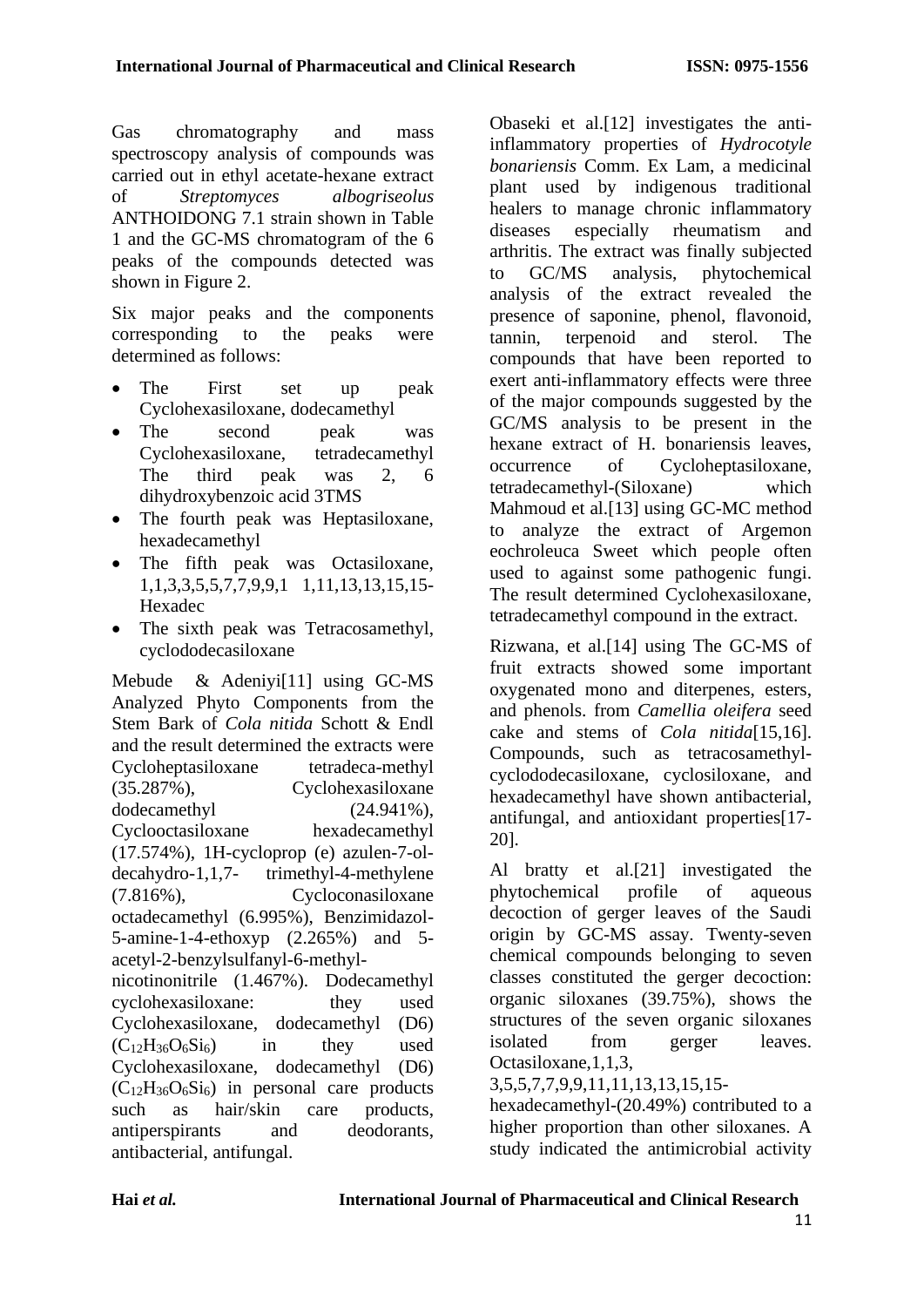of octasiloxane and also confirmed its presence in herbs[22]. Siloxanes generally were reported to exhibit significant antimicrobial and antioxidant properties.

Shunmugapriya et al. [23] using Gas Chromatography–Mass Spectrometry determined the chemical compositions of the hexane extract of *Moringa oleifera* fruit. The extract of *Moringa oleifera* fruit contained 28 compounds of which the maximum quantum was 2,6 dihydroxybenzoic acid, 3TMS derivative (38.8%) followed by tetrapentacontane (20.6%), hexasiloxane, 1,1,3,3,5,5,7,7,9,9,11,11- dodecamethyl (8%), 2-propenoic acid, pentadecyl ester (5.97%), 3,4-dihydroxymandelic acid, 4TMS derivative (5.29%), bis(2 ethylhexyl) phthalate (2.56%), 1 dodecanol (2.53%) and glycidyl oleate (2.51%) among the compounds as tetrapentacontane, hexasiloxane, 1,1,3,3,5,5,7,7,9,9,11,11-dodecamethyl, 2 propenoic acid, pentadecyl ester, 3,4 dihydroxymandelic acid, 4TMS derivative, bis(2-ethylhexyl) phthalate had antimicrobial activity and antioxidant compound were identified.

Momin & Thomas[24] used GC-MS analysis of antioxidant compounds present in different extracts of an endemic plant Dillenis scabrella (Dilleniaceae) and barks. The result of GC-MS analysis was carried out on four crude extracts of leaves and bark and Octasiloxane. 1,1,13,13,15,15-<br>1,11,13,13,15,15-Hexadec presence having anti-microbial agent[22, 25-26] in the extracts.

Helal et al.[27] used GC-MS analysis revealed the occurrence of ten bioactive phytocomponents including cyclotrisiloxane, hexamethyl-, cyclotetrasiloxane, octamethyl-, cyclopentasiloxane, decamethyl, dodecanoic acid, methyl ester, tetrafluorophthalonitrile, gamma-Sitosterol, nonacosane, 4,4,6a,6b,8a,11,11,14bOctamethyl,4,4a,5,6,6a,6b,7,8,8a,9,10,11,1 2,12a,14,14a,14b-octadecahydro-2H-

picen-3-one, thiazolo[4,5-f]quinoline and 7-methyl among Cyclotetrasiloxane, octamethyl- C8H24O4Si4 had antimicrobial activity[28].

In general, *Streptomyces albogriseolus* had the ability of more neomycine production when it meets stress condition<sup>[29]</sup>. Besides, *Streptomyces albogriseolus* can utilize polyethylene as carbon source for growth[30].

Six compounds presence in the extract of *Streptomyces albogriseolus* ANTHOIDONG 7.1 strain which were demonstrated their antimicrobial activity by many the scientists in the world and we hope these compounds will be applied for take care of human healthy in the future.

Thus, it could be inferred from the present study that the presence of various compounds as revealed through biochemical and GC-MS analyses may be responsible for antioxidative and medicinal potential of *Streptomyces albogriseolus* ANTHOIDONG 7.1 strain. However, the advanced analysis is required to further harness the medicinal potential of *Streptomyces* sp.

# **Conclusion**

In the present study six compounds from the ethyl acetate – hexane of *Streptomyces albogriseolus* ANTHOIDONG 7.1 strain were identified by Gas-chromatography– Mass spectrometry (GC-MS) analysis in two kinds of organic solvent (hexaneacetone). The biological activities of each of the identified components range from antimicrobial, antioxidant and anti-tumoral activities. The nature of the identified compounds are mostly organic acids. The research findings have shown that is extensively rich in secondary metabolites and they have been reported as bioactive compounds and they have been used in the world.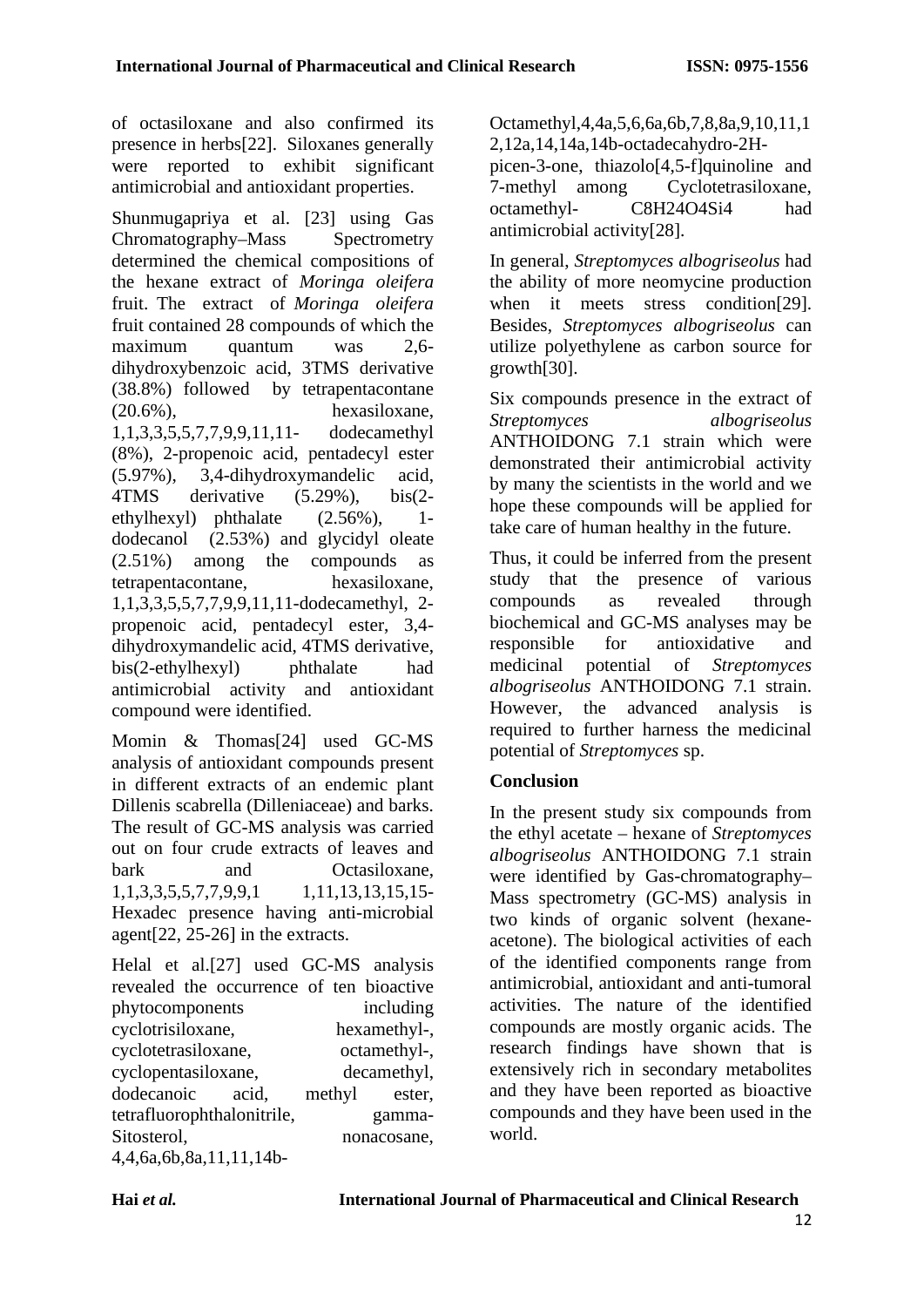# **Acknowledgment**

The authors would like to acknowledge the technical assistance of Dr. Nguyen Duc Do, Department of Chemistry Natural Resources, Biotechnology R&D Institute, Can Tho University, Vietnam and Dr. Tran Ky Nam, Department of Environment Science, College of Environment and Natural Resources, Can Tho University for the GC-MS analysis and Biotechnology BSc. Students for helpness to us.

# **References**

- 1. G.M. Konig, Kehraus, S., Seibert, S.F., Abdel-Lateff, A. and Muller, D. Natural products from marine<br>organisms and their associated organisms and their associated microbes. Chem Bio News, 2006: Vol.7;229–238.
- 2. A.V., Ramaswamy, P.M. Flatt, D.J. Edwards, T.L. Simmons, B. Han, and W.H. Gerwick, The secondary metabolites and biosynthetic gene clusters of marine cyanobacteria. Applications in biotechnology. In: (P. Proksch and W.E.G. Muller, eds) Frontiers in marine biotechnology. Horizon Bioscience, Norfolk. 2006;175–224.
- 3. A. Debbab, H. Aly, W.H. Lin, and W. Proksch, Bioactive compounds from marine bacteria and fungi, Microb. Biotechnol, 2010: Vol. 3(5);544-563.
- 4. V.S. Bernan, M. Greenstein, and W.M. Maiese. Marine microorganisms as a source of new natural products, Adv. Appl. Microbiol., 1997: Vol. 43;57-90.
- 5. W. Fenical, New pharmaceuticals from marine organisms, Trends Biotechnol., 1997: Vol. 15;339-341.
- 6. M.S. Palla, G.S. Guntuku, M.K.K., Muthyala, S. Pingali, and P.K. Sahu, Isolation and molecular characterization of antifungal metabolite producing actinomycete from mangrove soil. Beni-Suef University. 2018: Vol.7;250–255.
- 7. J. Be´rdy, are actinomycetes exhausted as a source of secondary metabolites? Biotechnologia. 1995: Vol. 7–8;13–34.
- 8. B. KellD. Brown, M., Davey, H.M, Dunn, W.B., Spasic, I, and Oliver, S.G. Comprehensive natural products II. Nat Rev Microbiol.2005: Vol.3;557- 565.
- 9. D. C. de Arau´jo, M.V. Porsani, I.C. Figel, I.C. Pimentel, P.R. Dalzoto. Potential for biocontrol of melanized fungi by actinobacteria isolated from intertidal region of Ilha Do Mel, Parana´, Brazil. Braz. J. Microbiol.2017: Vol. 48;32 36.
- 10. M. Mohseni, H, Norouzi, J, Hamedi and A. Roohi. Screening of antibacterial producing actinomycetes from sediments of the *Caspian sea*. Int. J. Mol. Cell Med. 2013: Vol. 2;64-71.
- 11. O.O. Mebude, and Adeniyi, B. GC-MS Analysis of Phyto Components from the Stem Bark of Cola nitida Schott & Endl. Journal of Plant Sciences; 2017: Vol. 5(4);99-103.
- 12. O.E., Obaseki, O.I. Adesegun, G.N. Anyasor. and O.O. Abebawo, Evaluation of the anti-inflammatory properties of the hexane extract of Hydrocotyle bonariensis Comm. Ex Lam. Leaves. African Journal of Biotechnology. 7 December 2016: Vol.15(49);2759-2771.
- 13. F.M.M. Mahmoud, A.A. Saad, H.T. Tarek, and A.A Sulaiman. In vitro antifungal activity of *Argemon eochroleuca* sweet latex against some pathogenic fungi. Afr. J. Biotechnol. 2013: Vol. 12 (10);1132-1137.
- 14. H. Rizwana, Fatimah, Al.O. and Nouf Al-malki. Chemical composition, FTIR Studies and Antibacterial Activity of *Passiflora edulis f. edulis* (Fruit), December 2019, Vol. 13(4);2489- 2498.
- 15. O.M. Olakunle and A. Bola, GC-MS Analysis of phyto components from the stem bark of *Cola nitida* Schott &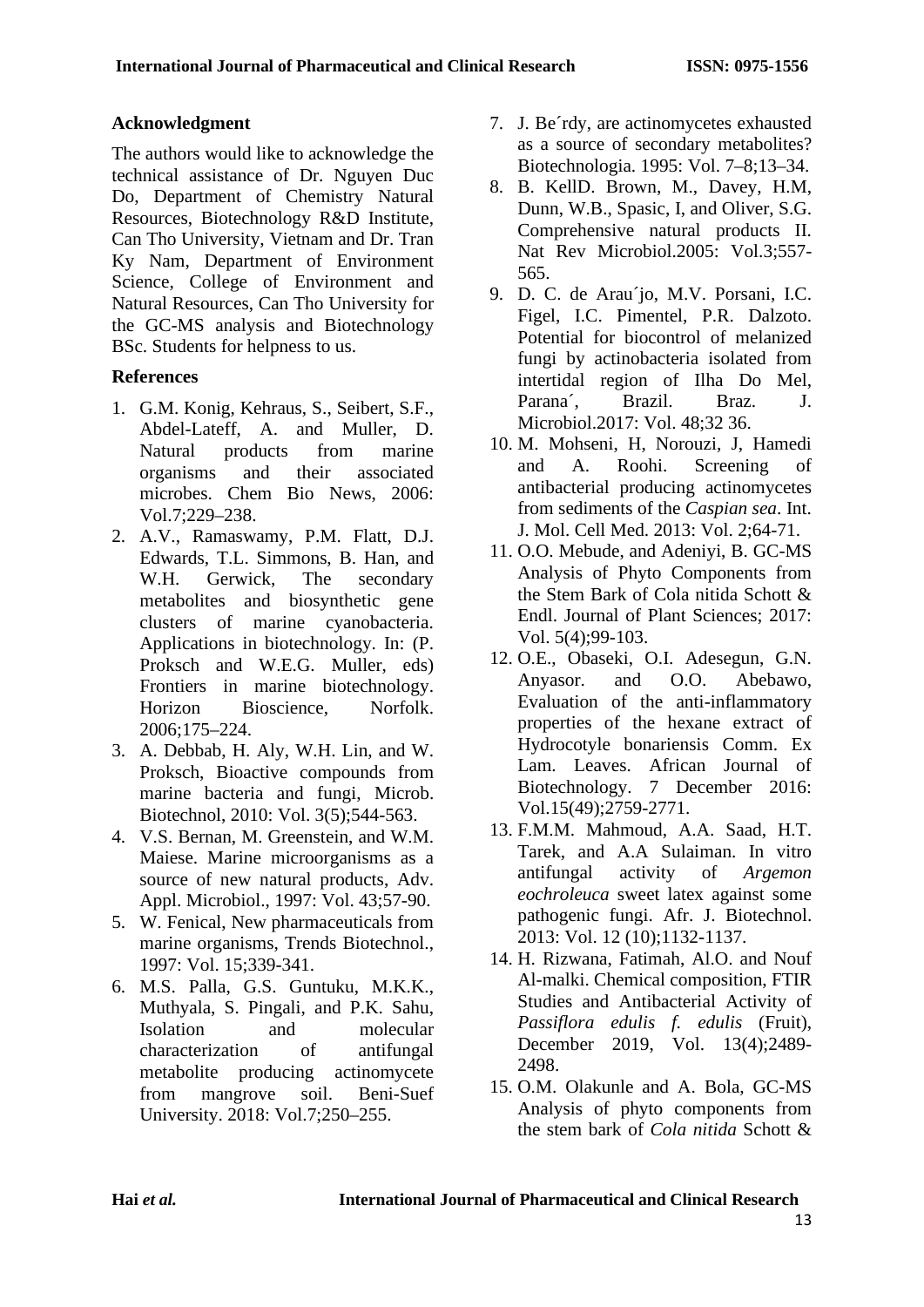Endl. J. Plant Sci., 2017: Vol. 5;99 – 103.

- 16. L., Li, C., Xuexiang, Z., W., Weiwei, D., Yunhao, Xiang, C., Lili, Z. Dangquan, and P., Wanxi, Systematic characterization of volatile organic components and pyrolyzates from *Camellia oleifera* seed cake for developing high value- added products. Arab J. Chem., 2018: Vol. 11;802–81.
- 17. S. Lalitharani, V, Ramasamy, and R.G.S. Mohan, GC-MS analysis of ethanolic extract of *Zanthoxylum rhetsa* (roxb.) DC spines. J. Herb. Medi. and Toxicol., 2010: Vol 4;191– 192.
- 18. K.S. Musthafa, S.K Sahu, A.V, Ravi, and K. Kathiresan, Anti-quorum sensing potential of the mangrove *Rhizophora annamalayana*. World J. Microbiol. Biotechnol. 2013: Vol. 29;1851–1858.
- 19. T. Ahsan, J. Chen, X. Zhao, M., Irfan, and Y. Wu, Extraction and identication of bioactive compounds (eicosane and dibutyl phthalate) produced by *Streptomyces* strain kx852460 for the biological control of *Rhizoctonia solani* ag-3 strain kx852461 to control target spot disease in tobacco leaf. AMB Express, 2017: Vol. 7; 54.
- 20. S.R. Hassan, N.Q., Zaman, and I. Dahlan, Influence of seed loads on startup of modified anaerobic hybrid baffled (MAHB) reactor treating recycled paper wastewater. Eng. Heritage J. 2017: Vol. 1;5–9.
- 21. M, Al bratty, Thangavel N, Amani Ali J.S, Bshoor Ali F.A, Sumaiya M.S.G, Hassan A.A, A.N, Safeena E.A., Rehman. Z. Establishing Gerger (Eruca sativa) Leaves as Functional Food by GC-MS and In-vitro Antilipid Peroxidation Assays. Journal of Food and Nutrition Research, 2020: Vol. 8(08);441-449.
- 22. A.B, Falowo, V, Muchenje, A, Hugo, O.A. Aiyegoro and Fayemi P.O. Antioxidant activities of *Moringa*

*oleifera* L. and *Bidens pilosa* L. leaf extracts and their effects on oxidative stability of ground raw beef during refrigeration storage, CyTA. Journal of Food. 2017: Vol. 15(2);249-56.

- 23. K. Shunmugapriya, P. Vennila, S. Thirukkumar and M. Ilamaran. Identification of bioactive components in *Moringa oleifera* fruit by GC-MS. Journal of Pharmacognosy and Phytochemistry; 2017: Vol.6(3);748- 751.
- 24. K. Momin, and S.C. Thomas. GC–MS Analysis of antioxidant compounds present in different extracts of an endemic plant *Dillnia scabrella* (DILLENIACEAE) leaves and barks. IJPSR, 2020: Vol. 11 (5);2262-2273.
- 25. M.R.K. Rao and G. Anisha Preliminary phytochemical and GC-MS study of one medicinal plant *Carissa spinarum*. Indo. American Journal of Pharma Res. 2018: Vol. 8;414-21.
- 26. M. Boominathan and Bakiyalakshmi S.V. Analysis of bioactive compounds in Navara (Njavara) rice by GCMS. International Journal of Recent Scientific Research, 2016: Vol. 7(11);14307-311.
- 27. N.M. Helal, A. Nevin, and H.K. Ibrahim. Phytochemical Analysis and Antifungal Bioactivity of *Pulicaria undulata* (L.) Methanolic Extract and Essential Oil. Egypt. J. Bot. 2019: Vol. 59(3).
- 28. A.P.F. Mary, and Giri, R.S. GC-MS analysis of bioactive compounds of *Achyranthes aspera.* World Journal of Pharamaceutical Research. 2017: Vol. 7(1);1045-1056.
- 29. S.Y.A. Qattan, and A.A. Khattab, Molecular Characterization of *Streptomyces albogriseolus* Excellent Mutants for Neomycin Production. [Journal of Pure and Applied](https://www.researchgate.net/journal/Journal-of-Pure-and-Applied-Microbiology-0973-7510)  [Microbiology.](https://www.researchgate.net/journal/Journal-of-Pure-and-Applied-Microbiology-0973-7510) 2012: Vol. 13(3);1489- 1498.